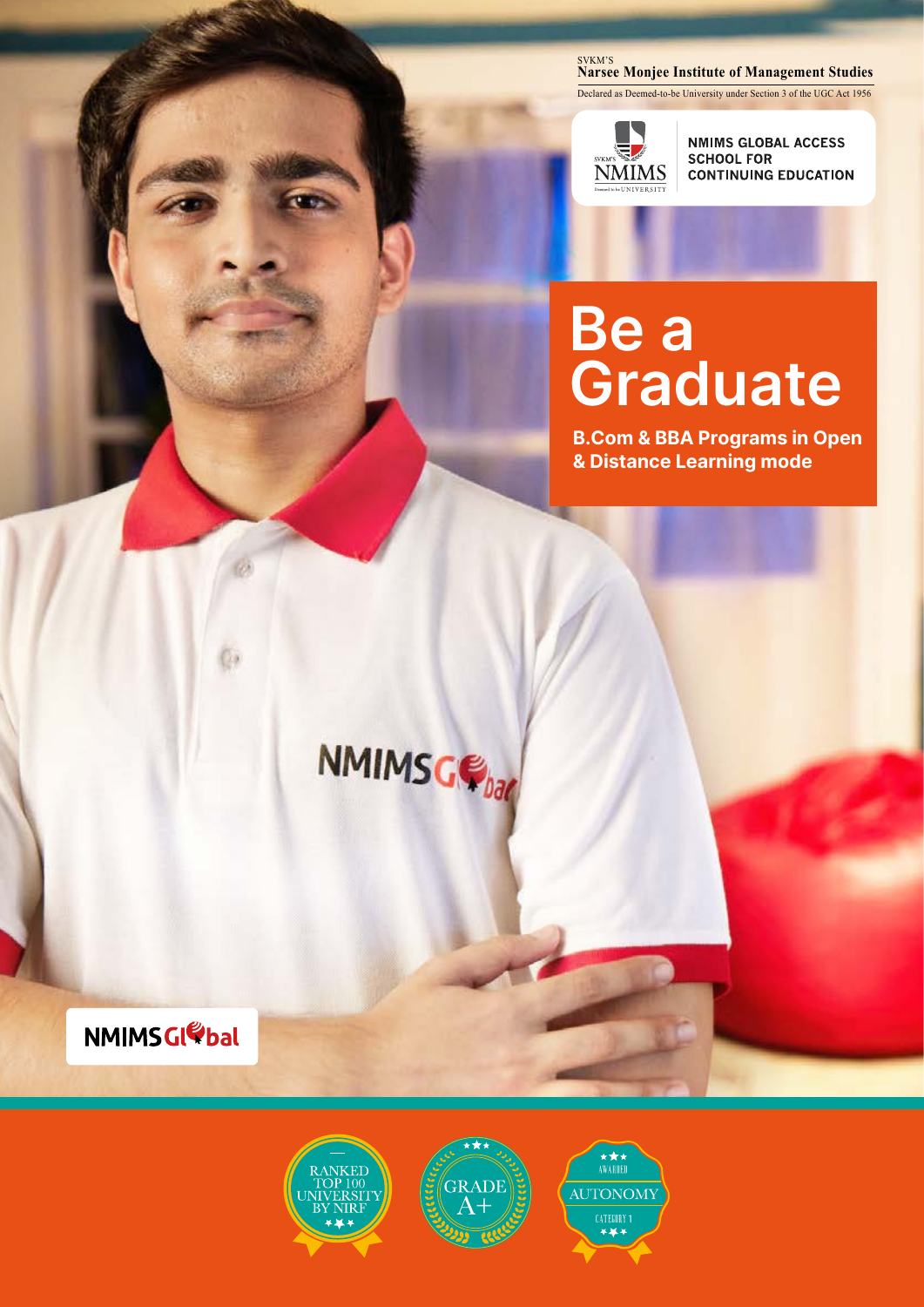## ABOUT NMIMS

SVKM's Narsee Monjee Institute of Management was founded in 1981 and achieved Deemed-to-be-University status from the University Grants Commission in 2003. SVKM's NMIMS is now a globalised centre of learning, providing its students a balanced exposure to research, academics, and practical aspects of the various functions across industries.



1981

SVKM's Narsee Monjee Institute of Management Founded

NGA-SCE begins Distance Education Programs 1994

SVKM's NMIMS accredited with 5 stars from NAAC 1999

SVKM's NMIMS acquires Deemed-tobe-University status 2003

NGA-SCE takes Ed-Tech based approach to learning 2012

University of the year awarded to SVKM's NMIMS by FICCI 2016

NGA-SCE crosses 50,000+ active students mark 2019

Bachelor's Degree Programs launched 2020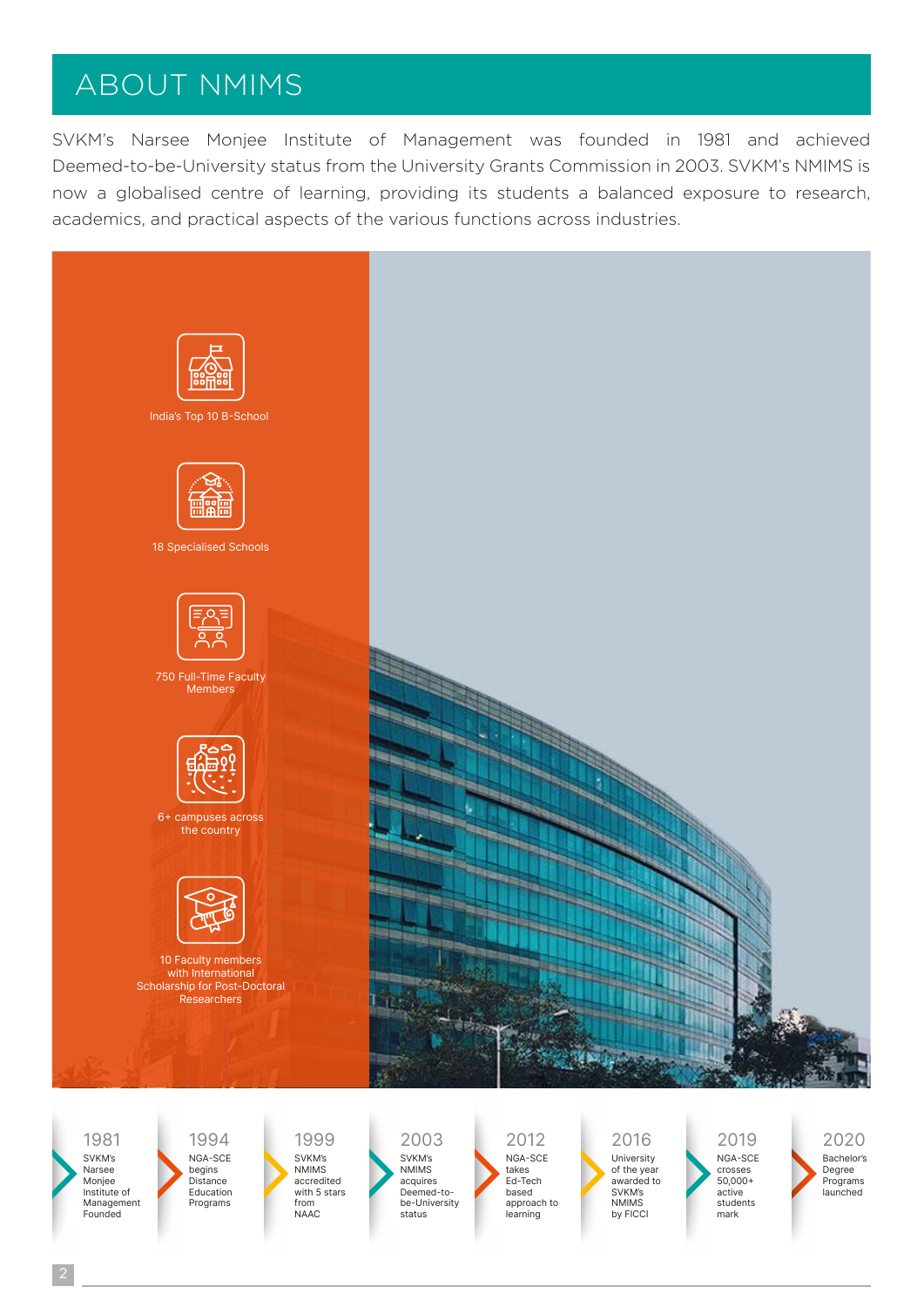### NMIMS GLOBAL: INDIA'S LARGEST ED-TECH UNIVERSITY

NMIMS Global is amongst India's top institutions in the distance education space. The institution was founded in 1994 with an aim to provide distance education and in 2013 began the journey with a state of the art learning management system to provide blended learning on connected platforms 24/7. NMIMS Global is changing the dynamics of higher education delivery in India while empowering students across India and enabling them to fulfil their dreams and aspirations.



1,25,000+ enrolled



Students from 650+ Locations across India

#### Learning Experience



Study Anytime, Anywhere 24/7 unlimited online access across platforms to 'Live & Recorded' lectures



Excellence Program content and syllabus meticulously designed by academicians & industry experts

Focus on Academic



Examination and Evaluation Computer-based exams at designated centres across India with flexibility to choose centre and dates



Ed-Tech Based Learning System Delivered online through mobile app based learning platform



Get Alumni Status On completion of the program, the participants become a part of the worldwide NMIMS alumni network

#### Other Programs



MBA Distance Program (10 Specialisations)

(5 Specialisations)





Executive MBA Program **Digital Marketing Programs** 

Diploma Programs (9 Specialisations)



Certificate Programs (5 Specialisations)

Finance Programs M.Sc. in Applied Finance Professional Diploma in Wealth Management

### B.COM AND BBA PROGRAMS IN BLENDED & ODL MODE

NMIMS Global brings to you the top-ranked B.Com and BBA Programs, right at your doorstep. Delivered through Live Interactive Lectures using state-of-the-art online infrastructure, these programs will help you build a solid foundation for a career in the corporate world or provide opportunities to pursue higher education in accounting, finance, or management.

#### Employability skills

To equip a student with skills required for industry readiness, there are three modules of 10 hours each spread across three semesters covering soft & technical skills.

On completion of the program, the participants become a part of the worldwide NMIMS alumni network through our Alumni Portal and can leverage the network to further their professional and personal interests.

#### Placement Support and Career Assistance

Our Placement Assistance Service is a first-of-a-kind offering for distance and online education programs. This service is built to prepare our students for a lifetime of career possibilities with a focus on providing placement assistance to support and enable their careers.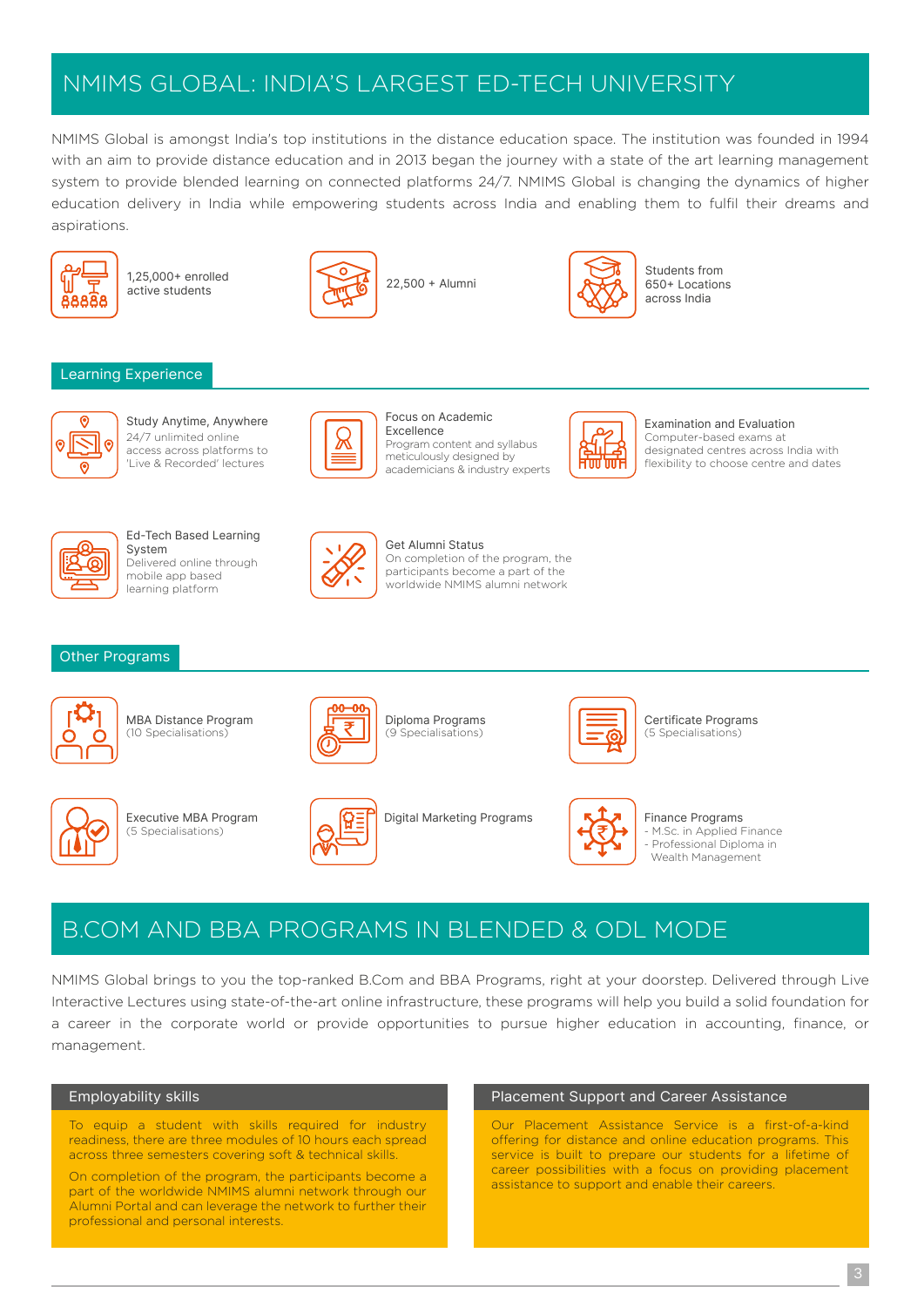## BACHELOR OF COMMERCE (B.COM)

The B.Com. Program is focused on providing participants with relevant knowledge and skills in accounting and finance along with an aptitude for critical thinking and problem solving that can prepare them for a wide range of careers in the business world. This program will also provide participants with the credentials to pursue higher education in Accounting and Finance or Management.

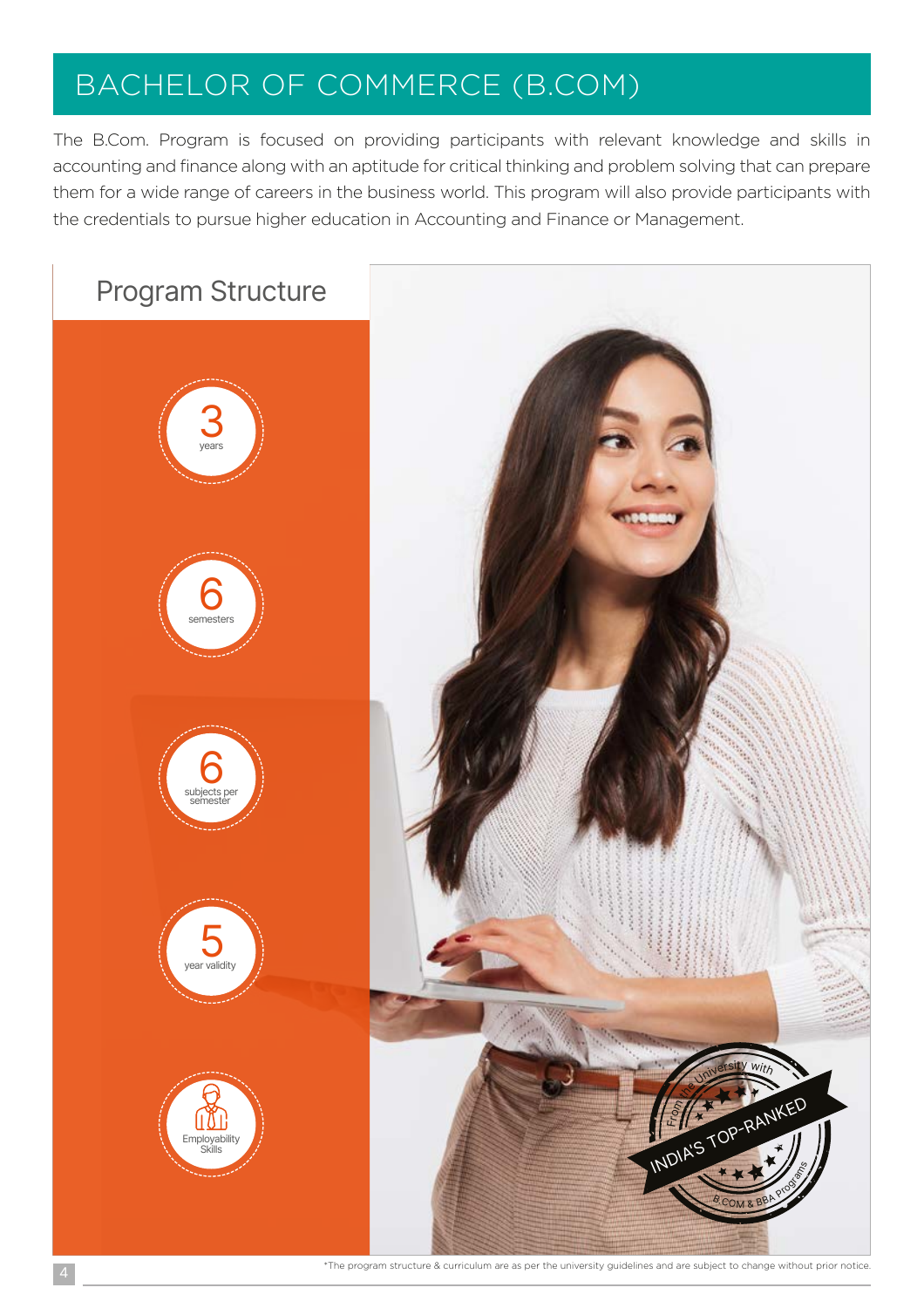#### Program Highlights

The B.Com program is designed to prepare participants for their holistic development with the knowledge and skills they need to apply to resolve the challenges brought about by the dynamic nature of the financial services sector, and understand the strategic relevance of finance for businesses.

- The Bachelor of Commerce is an undergraduate degree in commerce and related courses in finance
- The program focuses on the holistic development of a learner who wishes to complete graduation by building their knowledge and skills so as to be a successful manager tomorrow
- The program provides comprehensive understanding and insights in the area of Finance, Accounting, Law, Taxation and Management

#### Outcomes of the Program

#### The key outcomes of the program are to create, inculcate, and develop:

- A strong foundation to learn and understand essentials of business, trade, and commerce
- Skills in relation to designing financial statements and managerial reports
- Ability to apply the quantitative skills for working in financial market including analysing portfolios and managing them
- Understanding about emerging trends in Accountancy

#### Career Opportunities

With the completion of the course, participants will be able to equip themselves with the skills relevant for various functions in the financial services sector and accounting & financial management across industries.



#### Eligibility Criteria

- HSC (10+2) in any discipline from a recognised Board with minimum 50% OR
- HSC (10+2) in any discipline from a recognised Board with 45% and minimum 2 years work experience OR
- SSC (10) + 3 years Diploma recognised by AICTE with 55%

**Admission Processing Fee** (One time) of Rs. 1,200/- applicable for all admissions

An initial amount of Rs. 5,000/- from the **program fee** to be collected at the time of registration An **examination fee** will be charged per exam per attempt

#### Fee Structure

| Option 2                       | Option 3                           |
|--------------------------------|------------------------------------|
| Annual payment (in INR)        | Semester-wise fee payment (in INR) |
| Program fee per year: 33,000/- | Program Fee Per Semester: 18,000/- |
| No. of Payments: 3             | No. of Payments: 6                 |
|                                |                                    |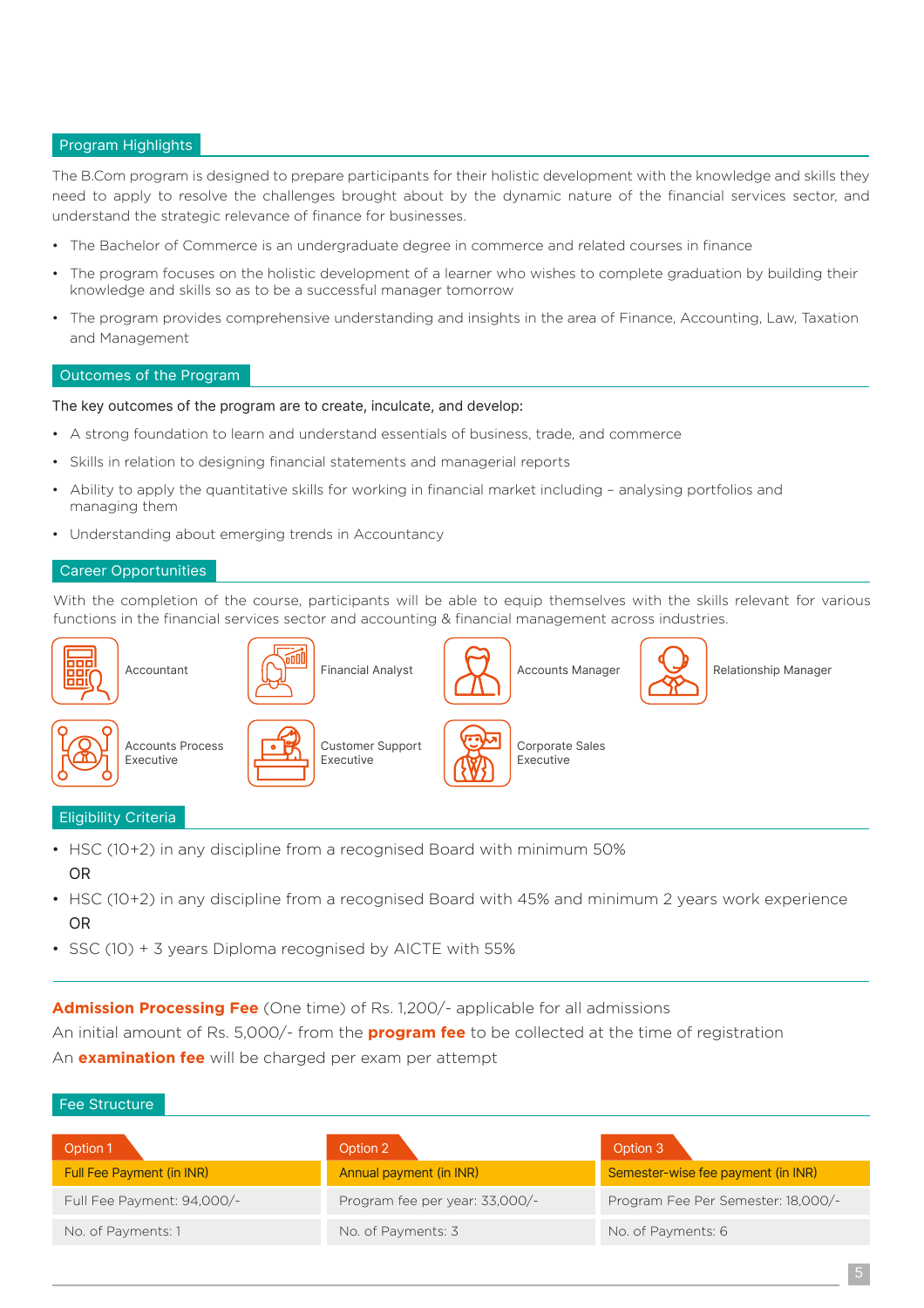# BACHELOR OF BUSINESS ADMINISTRATION (BBA)

The BBA Program at NMIMS Global has been designed to provide a strong foundation for management skills required to cater to the needs of today's dynamic corporate world. The program follows a balanced academic and industry-relevant course structure that prepares the participants for the rigour of today's business environment, and also helps them make decisions that are sensitive, ethical, and responsible from a socio-cultural and environmental perspective.



\*The program structure & curriculum are as per the university guidelines and are subject to change without prior notice 6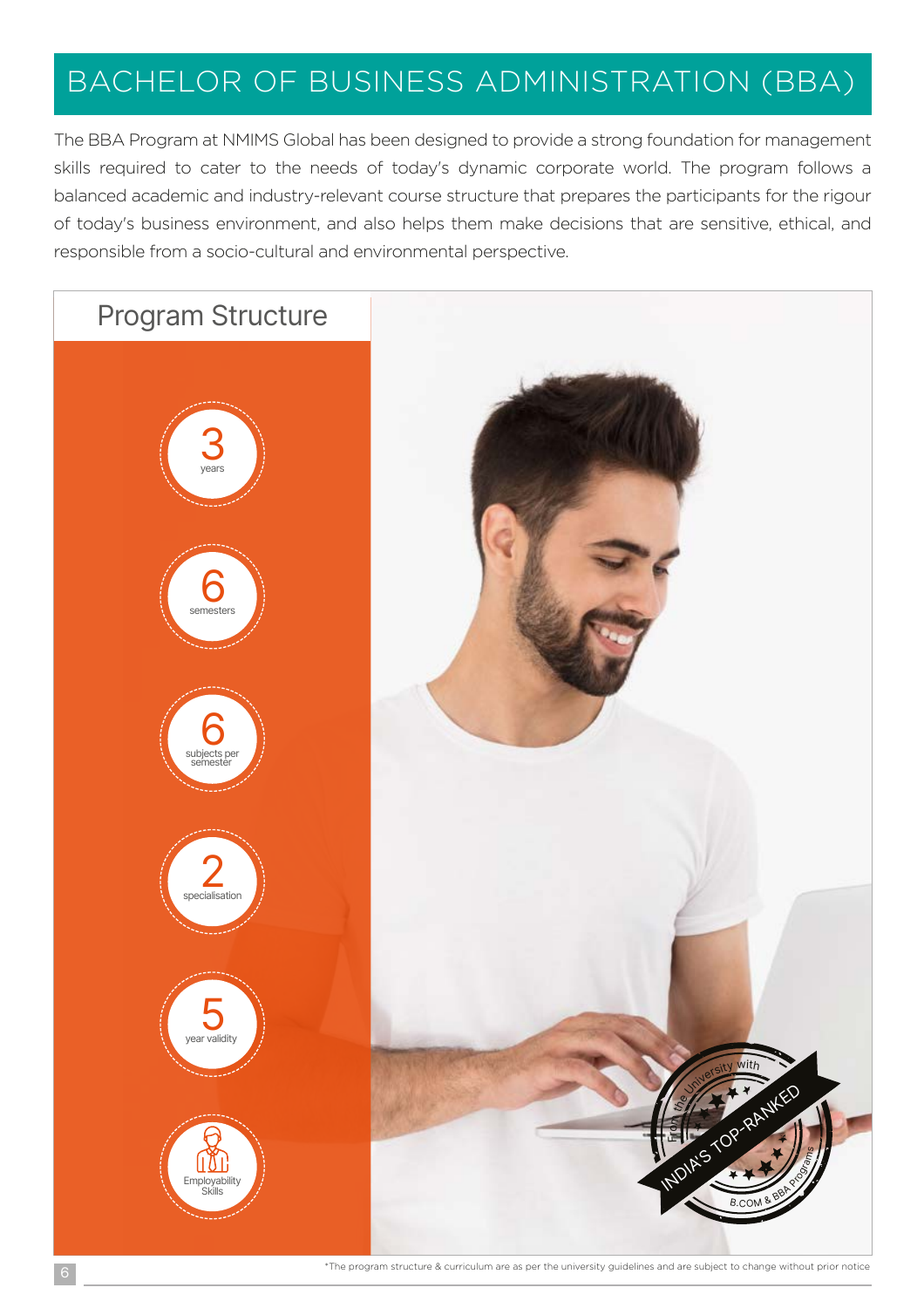#### Program Highlights

The BBA Program structure is designed to prepare participants for the knowledge and management skills they will require in order to excel in the globalised economy. The program offers participants a choice of Marketing and Finance Electives in the third year to further their knowledge and pursue corporate careers in the stream of their choice.

- The Bachelor in Business Administration program is designed to enable students to become industry-ready managers
- Equips students with requisite professional education and knowledge in business management for adding value to the industry and advancing learning
- Provide state-of-the-art infrastructure to students, to support and propel their career paths, be it managerial, administrative or entrepreneurial
- Specialisations: Finance & Marketing

#### Outcomes of the Program

#### The key outcomes desired out of the BBA program are:

- To help participants demonstrate a clear grasp of the concepts of business management across functional domains
- To help participants develop entrepreneurship acumen, innovation in ideating business plans, and understanding of start-up ecosystem in the country
- To generate critical thinking and analytical skills that help develop frameworks to solve real-world business problems

#### Career Opportunities

This BBA program prepares the participants to successfully respond to the challenges of the corporate world and have the opportunity to join as assistant managers/executives in the following domains.



#### Eligibility Criteria

Fee Structure

- HSC (10+2) in any discipline from a recognised Board with minimum 50%. OR
- HSC (10+2) in any discipline from a recognised Board with 45% and minimum 2 years work experience. OR
- SSC (10) + 3 years Diploma recognised by AICTE with 55%.

**Admission Processing Fee** (One time) of Rs. 1,200/- applicable for all admissions

An initial amount of Rs. 5,000/- from the **program fee** to be collected at the time of registration An **examination fee** will be charged per exam per attempt

| Option 1                     | Option 2                       | Option 3                           |
|------------------------------|--------------------------------|------------------------------------|
| Full Fee Payment (in INR)    | Annual payment (in INR)        | Semester-wise fee payment (in INR) |
| Full Fee Payment: 1,31,000/- | Program Fee Per Year: 47,000/- | Program Fee Per Semester: 25,000/- |
| No. of Payments: 1           | No. of Payments: 3             | No. of Payments: 6                 |
|                              |                                |                                    |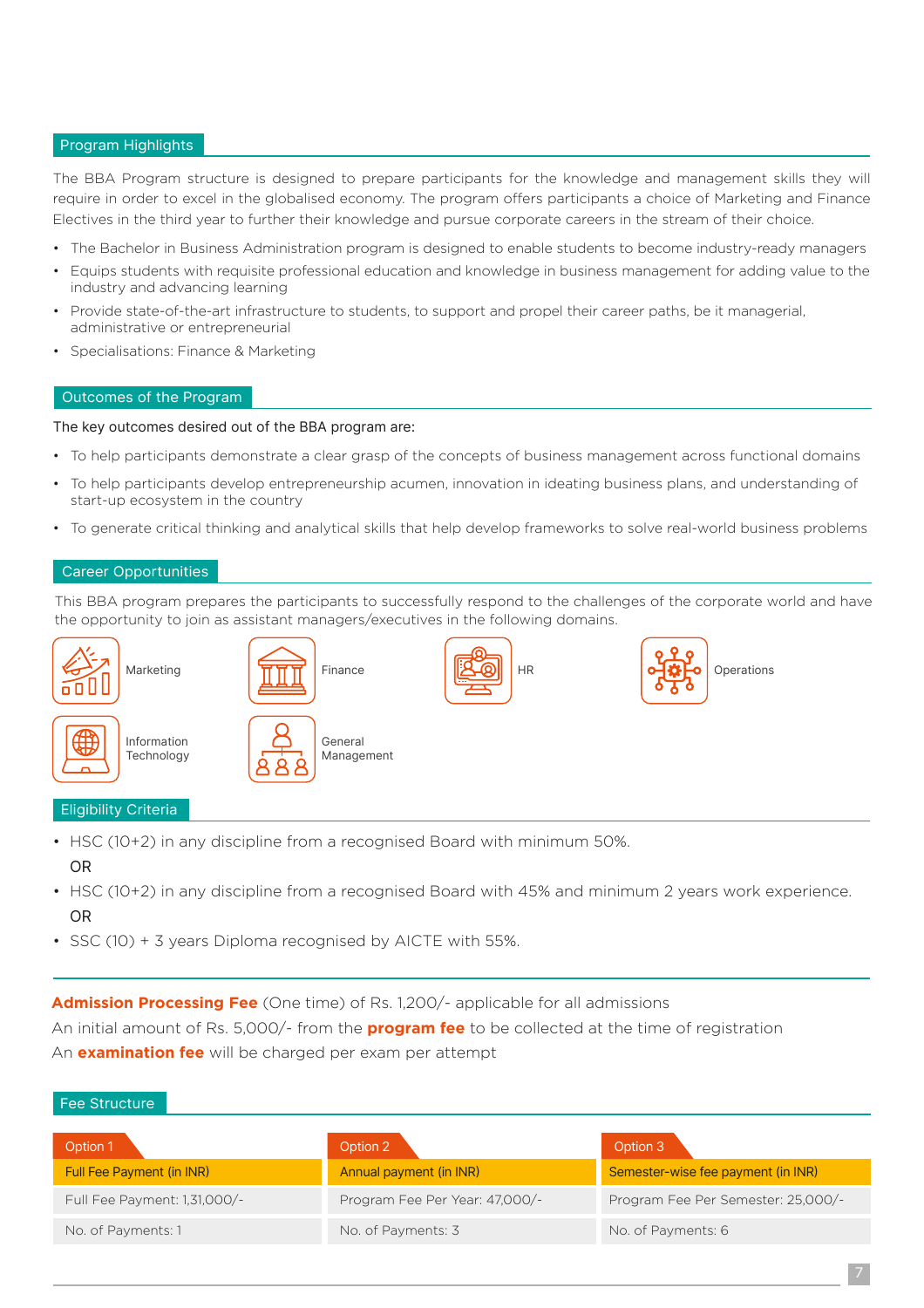## BACHELOR IN BUSINESS ADMINISTRATION (BBA)

### BUSINESS ANALYTICS

The Bachelor in Business Administration (BBA) - Business Analytics program is designed for undergraduates who aspire to be confident and hands-on with data & analytics. The industry-driven curriculum covers varied bases under business management and analytics that provide an in-depth view of a data-driven decision-making process that empowers participants to enter the business analytics ecosphere.

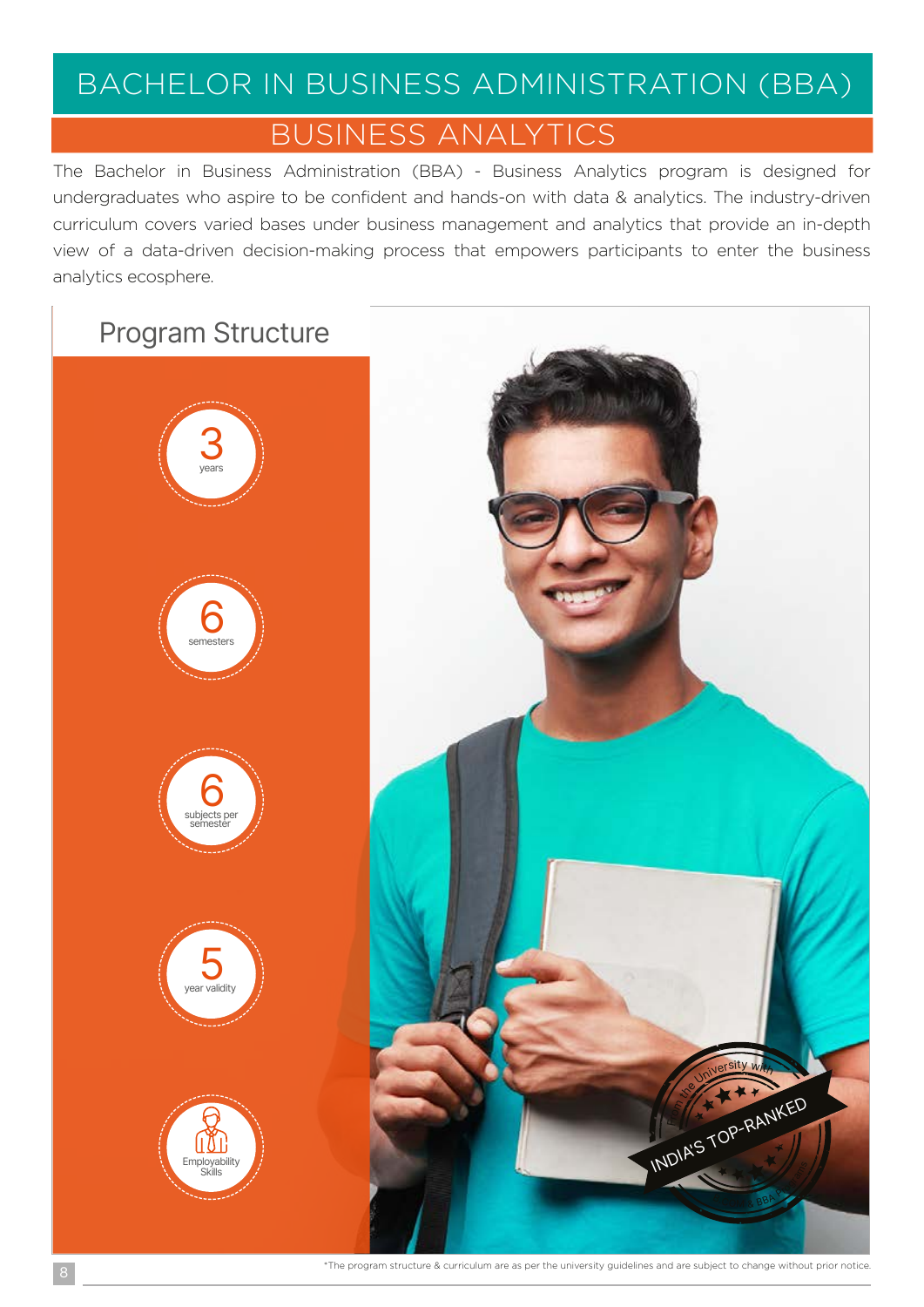#### Program Highlights

- Each of the 6 semesters of the program is packed with modules in soft skills, technical skills, business management skills - all taught using real-world case studies and in-class projects
- The prime focus is on imparting industry-ready, in-demand data analytics skills that keep the participants a step ahead of competition
- The program is aimed at being accommodative of diverse career aspirations
- The program gives participants access to a holistic collection of courses that cover spheres of business communication, financial management and business ethics to achieve their goals

#### Outcomes of the Program

#### The key outcomes desired out of the BBA - Business Analytics Program are:

- To build a strong foundation of business management and analytics across functional domains
- To impart skills to enable data-driven decision making through analytical techniques
- To prepare participants to solve real-world business problems by developing and applying business models and frameworks
- To provide students with in-demand skills (Python, Tableau, Excel) to give them a competitive edge in employability

#### Career Opportunities

BBA - Business analytics offers participants a unique set of business analytics skills that gives them a competitive edge for the industry that is rapidly evolving with technology as the driving force. This skill-set helps them be capable of filling positions of entry-level managers in the following domains:

HR





- HSC (10+2) in any discipline from a recognised Board with minimum 50% OR
- HSC (10+2) in any discipline from a recognised Board with 45% and minimum 2 years work experience OR
- SSC (10) + 3 years Diploma recognised by AICTE with 55%

**Admission Processing Fee** (One time) of Rs. 1,200/- applicable for all admissions

An initial amount of Rs. 5,000/- from the **program fee** to be collected at the time of registration An **examination fee** will be charged per exam per attempt

#### Fee Structure

| Option 1                     | Option 2<br>3 Years                    | Option 3<br>6 Semesters                  |
|------------------------------|----------------------------------------|------------------------------------------|
| Full Fee Payment (in INR)    | Annual payment (in INR)                | Semester-wise fee payment (in INR)       |
| Full Fee Payment: 1,45,000/- | First Year: 47,000/-                   | Sem 1, 2: Rs. 25,000/- Per Semester      |
|                              | Second & Third Year: 56,400/- Per Year | Sem 3,4,5 & 6: Rs. 30,000/- per semester |
| No. of Payments: 1           | No. of Payments: 3                     | No. of Payments: 6                       |